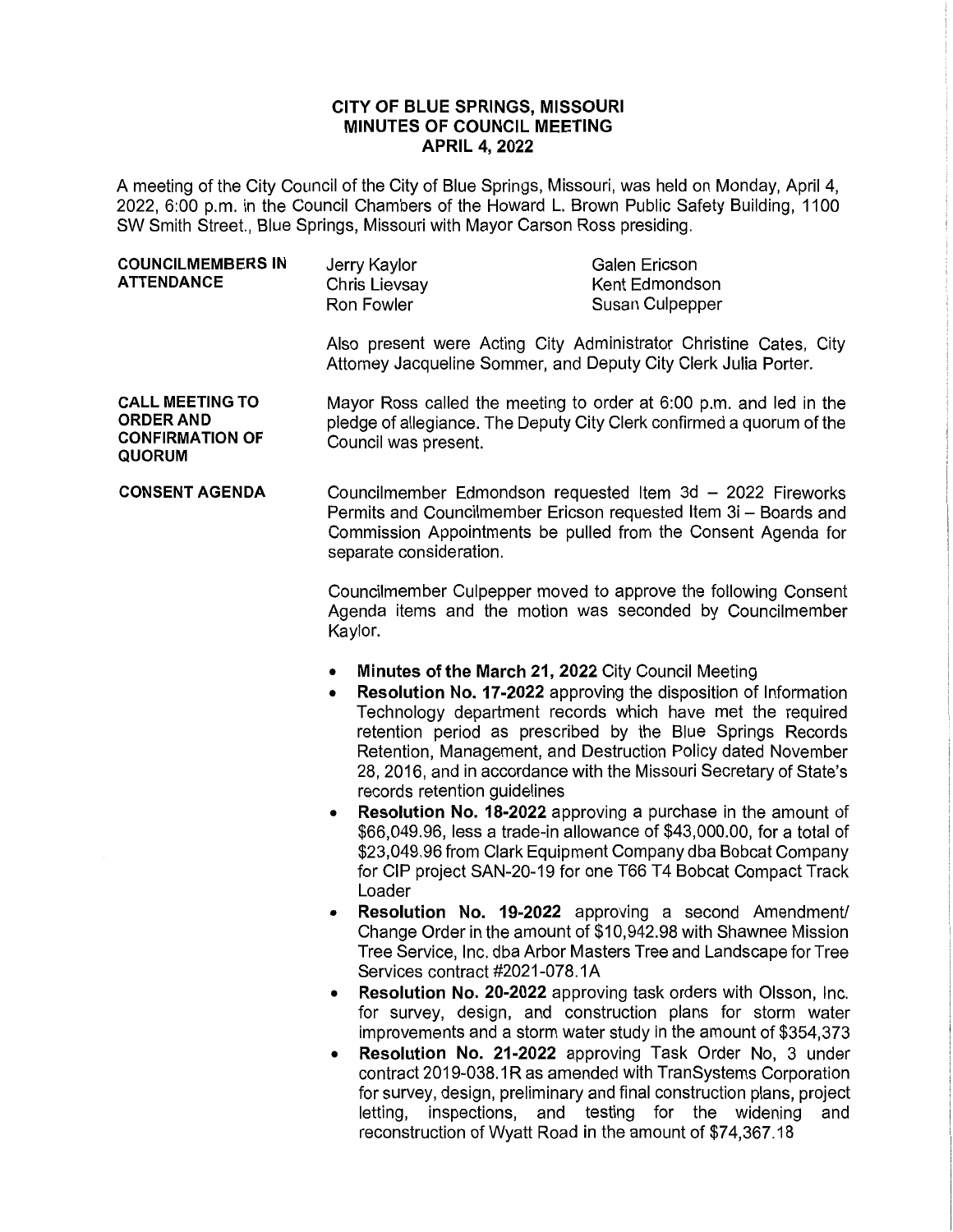**Resolution No. 22-2022** approving a contract in the amount of \$16,649 with the Kansas City Area Transportation Authority to provide commuter bus services from Blue Springs to the downtown Kansas City area

The above Consent Agenda items were approved with the following vote:

Kaylor-Aye  $Lievsay - Aye$ Fowler - Aye Ericson - Aye Edmondson - Aye  $Culpepper - Aye$ Mayor Ross - Aye

**ITEM 3d** - **2022 FIREWORKS PERMITS**  Councilmember Edmondson requested Item 3d - 2022 Fireworks Permits be pulled from the Consent Agenda for separate vote so he could recuse himself from voting. Councilmember Edmondson is a member of the Blue Springs Citizens' Police Academy Alumni Association and they have applied for a 2022 fireworks permit.

Councilmember Edmondson left the Council Chambers at 6:02 p.m.

Councilmember Culpepper moved to approve Item  $3d - 2022$ Fireworks Permits. Motion seconded by Councilmember Kaylor and carried unanimously with Councilmember Edmondson being absent due to recusal.

Councilmember Edmondson returned to the Council Chambers at 6:02 p.m.

**ITEM 3i - BOARDS AND COMMISSIONS APPOINTMENTS**  Councilmember Ericson pulled Item 3i - Boards and Commissions Appointments for discussion. After Council discussion, Councilmember Ericson moved to approve the following Boards and Commissions Appointments:

Main Center Redevelopment Corporation:

Reappointment: Gailen Snyder Gailen Snyder, Chair New Appointment: Lyle Shaver

Park Commission: Reappointment: Ken Horrell

Downtown Review Board: Reappointment: Jaime Russell (Chamber rep)

Planning Commission: Reappointment: Byron Craddolph

Community Development Block Grant Advisory Committee: Reappointment: Ken Horrell - Park Comm rep Jaime Russell - Downtown Review Board rep Cindy Miller- Downtown Alive! rep Cindy Miller, Chair New Appointment: Byron Craddolph - Planning Comm rep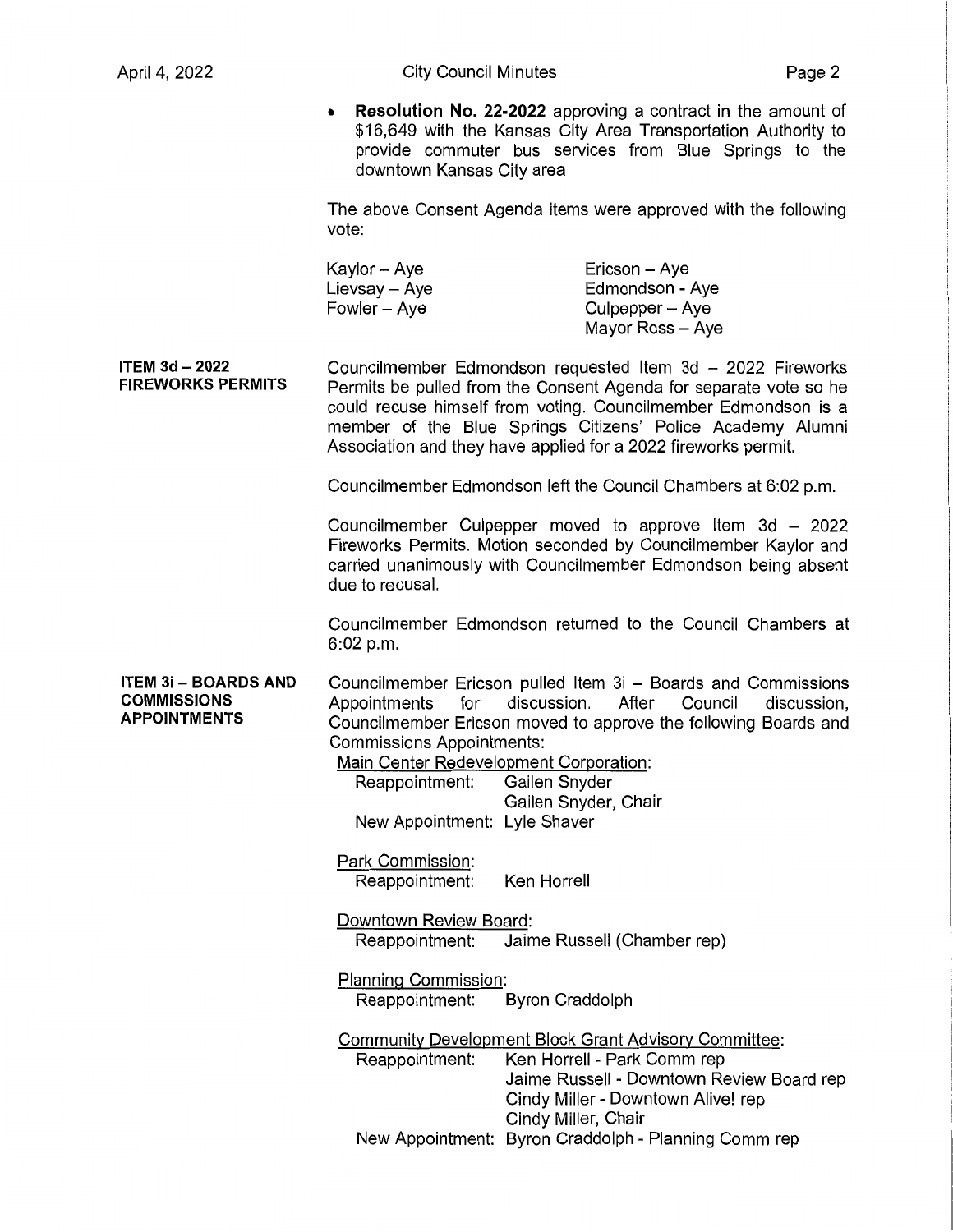Council Reps: Jerry Kaylor - District 1 Kent Edmondson - District 2 Susan Culpepper - District 3

Motion seconded by Councilmember Kaylor and carried unanimously.

**PRESENTATION-MISSOURI PARKS AND RECREATION ASSOCIATION AWARDS**  Director of Parks and Recreation Dennis Dovel presented the Missouri Parks and Recreation Association Citation Award to Dale Carter and Cindy Miller as well as the Sports Section Award for Outstanding New Professional to Delaney Johnson.

**PUBLIC HEARING** - **REZONING (RZ-02-22- 8157) AND CONDITIONAL USE PERMIT (CUP-02-22- 8156) FOR UNIVERSAL AUTO PLAZA**  Mayor Ross opened the Public Hearing to consider rezoning the southeast section of the property from General Business District, to Regional Commercial District (RZ-02-22-8157) and approval of a Conditional Use Permit to expand and redevelop the parking lot for the Universal Auto Plaza at 1500 NW South Outer Road (CUP-02-22- 8156) at 6: 13 p.m. The minutes of the public hearing were recorded by a certified court reporter. Deputy City Clerk Julia Porter entered one exhibit into the record.

**STAFF REPORT**  Associate Planner Jamarcus Magee reviewed the details of the proposed rezoning and conditional use permit and addressed questions from the Council.

**APPLICANT**  Matt Schlicht, Engineering Solutions, spoke on behalf of the applicant and addressed questions from Council.

> The Mayor hearing no further comments for or against, closed the public hearing at 6:20 p.m.

**INTRODUCTION AND 1ST** Councilmember Culpepper introduced Bill No. 4966 approving a<br>READING – BILL NO. 4966 rezoning the southeast section of the property from General Business **READING - BILL NO. 4966** rezoning the southeast section of the property from General Business - **REZONING OF 1500 NW** District to Regional Commercial District for the Universal Auto Plaza **SOUTH OUTER ROAD FOR** at 1500 NW South Outer Road (RZ-02-22-8157). Deputy City Clerk Julia Porter made the first reading of Bill No. 4966 by title; copies of **(RZ-0<sup>2</sup> - 22- 8157 >** the proposed Bill having previously been made available to the public.

> Councilmember Fowler moved to approve Bill No. 4966 upon its first reading and proceed with the second reading. Motion seconded by Councilmember Kaylor and carried unanimously.

**2ND READING - BILL NO.** Ms. Porter made the second reading of Bill No. 4966 by title. **4966** Councilmember Fowler moved to adopt Bill No. 4966 upon its second reading and give it **ORDINANCE NO. 5099,** with a copy attached hereto and made a part of the minutes. Motion seconded by Councilmember Kaylor and carried with the following vote:

| Lievsay - Aye  | Edmondson - Aye   |
|----------------|-------------------|
| Fowler – Aye   | $Culpepper - Aye$ |
| Ericson -- Aye | Kaylor – Aye      |
|                | Mayor Ross – Ave  |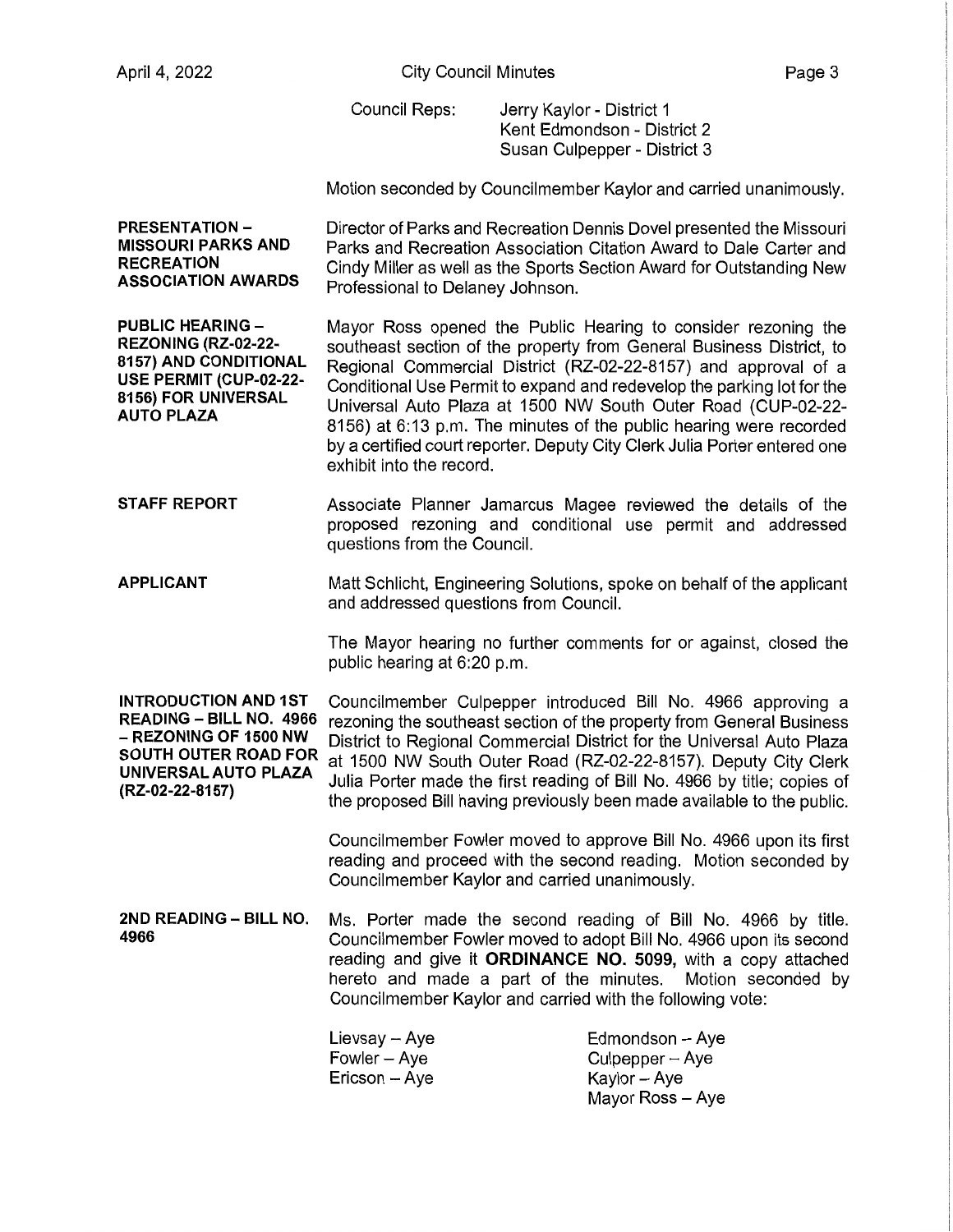| April 4, 2022 |  |  |  |
|---------------|--|--|--|
|---------------|--|--|--|

**INTRODUCTION AND 1ST READING** - **BILL NO. 4967**  - **CONDITIONAL USE PERMIT FOR UNIVERSAL AUTO PLAZA (CUP-02-22-8156)**  Councilmember Culpepper introduced Bill No. 4967 approving a Conditional Use Permit to expand and redevelop the parking lot for the Universal Auto Plaza at 1500 NW South Outer Road (CUP-02-22- 8156). Deputy City Clerk Julia Porter made the first reading of Bill No. 4967 by title; copies of the proposed Bill having previously been made available to the public. Councilmember Fowler moved to approve Bill No. 4967 upon its first reading and proceed with the second reading. Motion seconded by Councilmember Kaylor. **MOTION TO AMEND BILL** Councilmember Edmondson moved to amend Bill No. 4967 to add a **NO. 4967** third condition to Section 2. requiring a six-foot-tall privacy fence be installed along the southern boundary of the property to create a visual buffer and that the exact location and length of the fence is to be determined through the Site Plan Design Review application process. Motion seconded by Councilmember Culpepper and carried unanimously. **VOTE ON** 1<sup>5</sup>r **READING OF** Councilmember Fowler moved to approve Bill No. 4967, as amended. **BILL NO. 4967, Motion seconded by Councilmember Ericson and carried AS AMENDED** unanimously. **2ND READING** - **BILL NO.** Ms. Porter made the second reading of Bill No. 4967, as amended, by **4967, AS AMENDED** title. Councilmember Fowler moved to adopt Bill No. 4967, as amended, upon its second reading and give it **ORDINANCE NO. 5100,** with a copy attached hereto and made a part of the minutes. Motion seconded by Councilmember Kaylor and carried with the following vote: Fowler-Aye Culpepper – Aye

| $Fowler - Aye$  | Culpepper – Aye  |
|-----------------|------------------|
| Ericson – Aye   | Kaylor – Aye     |
| Edmondson - Aye | Lievsay - Aye    |
|                 | Mayor Ross - Aye |

**PUBLIC HEARING** - **CODE AMENDMENTS RELATING TO CITY COUNCIL, BOARDS, AND COMMISSIONS (UDCT-03-22-8175)**  Mayor Ross opened the Public Hearing to consider amendments to the City of Blue Springs Municipal Code and Unified Development Code (UDCT-03-22-8175) related to City Council, Boards, and Commissions at 6:27 p.m. The minutes of the public hearing were recorded by a certified court reporter. Deputy City Clerk Julia Porter entered one exhibit into the record.

**STAFF REPORT**  City Clerk Sheryl Morgan and Assistant Community Development Director Matt Wright reviewed the details of the proposed code amendments and addressed questions from the Council.

> The Mayor hearing no further comments for or against, closed the public hearing at 6:59 p.m.

> A Bill approving amendments to various Sections and Subsections of Title IV, Chapter 401-411, Unified Development Code Municipal Code related to Review and Decision-Making Bodies and associated processes and procedures, and a Bill approving amendments to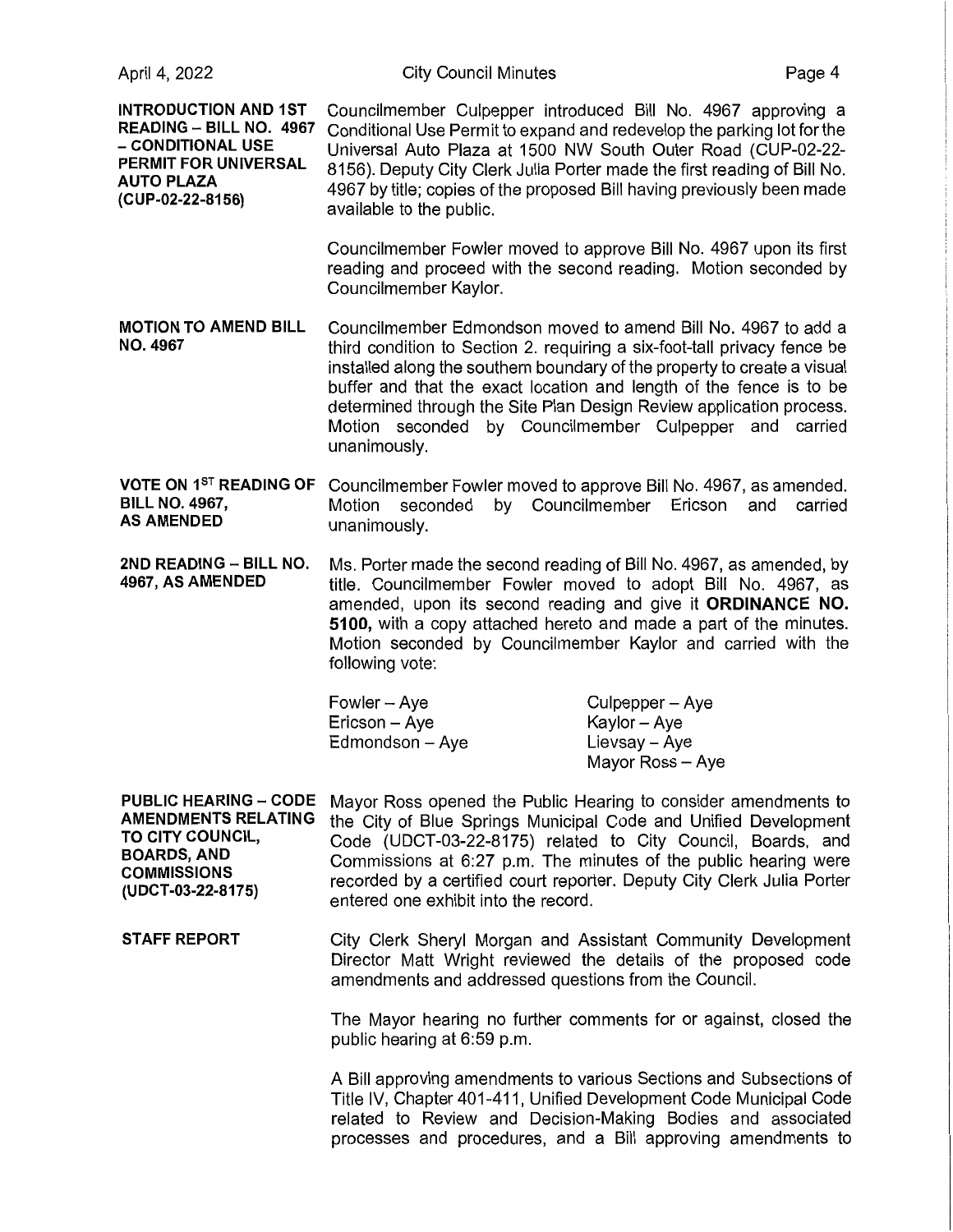| April 4, 2022                                                                                                                                                                                            | <b>City Council Minutes</b>                                                                                                                                                                                                                                                                                                                                                                                                                                                                 |                                                                   | Page 5 |
|----------------------------------------------------------------------------------------------------------------------------------------------------------------------------------------------------------|---------------------------------------------------------------------------------------------------------------------------------------------------------------------------------------------------------------------------------------------------------------------------------------------------------------------------------------------------------------------------------------------------------------------------------------------------------------------------------------------|-------------------------------------------------------------------|--------|
|                                                                                                                                                                                                          | Chapters 110 and 120 of the Code of Ordinances of the City of Blue<br>Springs, Missouri, will be ready for introduction and readings at the<br>April 18, 2022 City Council meeting.                                                                                                                                                                                                                                                                                                         |                                                                   |        |
| <b>INTRODUCTION AND 1ST</b><br>READING - BILL NO. 4968<br>- AMEND CHAPTERS 122<br>AND 220 OF CODE OF<br><b>ORDINANCES RELATING</b><br><b>TO CLOSED ARREST</b><br><b>RECORDS AND COURSE</b><br>OF CONDUCT | Councilmember Culpepper introduced Bill No. 4968 amending Section<br>122.140, Public Access of Closed Arrest Records, and Section<br>220.775, Stalking - Definitions; Penalties, of the Code of Ordinances,<br>City of Blue Springs, Missouri, in order to comply with new Missouri<br>law. Deputy City Clerk Julia Porter made the first reading of Bill No.<br>4968 by title; copies of the proposed Bill having previously been made<br>available to the public.                         |                                                                   |        |
|                                                                                                                                                                                                          | Councilmember Fowler moved to approve Bill No. 4968 upon its first<br>reading and proceed with the second reading. Motion seconded by<br>Councilmember Kaylor and carried unanimously.                                                                                                                                                                                                                                                                                                      |                                                                   |        |
| 2ND READING - BILL NO.<br>4968                                                                                                                                                                           | Ms. Porter made the second reading of Bill No. 4968 by title.<br>Councilmember Fowler moved to adopt Bill No. 4968 upon its second<br>reading and give it ORDINANCE NO. 5101, with a copy attached<br>hereto and made a part of the minutes. Motion seconded by<br>Councilmember Kaylor and carried with the following vote:                                                                                                                                                                |                                                                   |        |
|                                                                                                                                                                                                          | Ericson - Aye<br>Edmondson - Aye<br>Culpepper - Aye                                                                                                                                                                                                                                                                                                                                                                                                                                         | Kaylor – Aye<br>Lievsay - Aye<br>Fowler - Aye<br>Mayor Ross - Aye |        |
| <b>VISITORS</b>                                                                                                                                                                                          | Dennis Clements presented his concern about the lack of curb in his<br>neighborhood. Mayor Ross directed Mr. Clements to work with the<br>City's Public Work's department to resolve the issue.                                                                                                                                                                                                                                                                                             |                                                                   |        |
| <b>MAYORAL</b><br><b>ANNOUNCEMENTS</b>                                                                                                                                                                   | Election Day is Tuesday, April 5, 2022, do not forget to get out and<br>vote.                                                                                                                                                                                                                                                                                                                                                                                                               |                                                                   |        |
|                                                                                                                                                                                                          | The University of Kansas basketball team is playing for the National<br>Championship tonight.                                                                                                                                                                                                                                                                                                                                                                                               |                                                                   |        |
|                                                                                                                                                                                                          | Former Jackson County Judge and Blue Springs City Prosecutor<br>Vernon Scoville passed away on Monday, April 4, 2022.                                                                                                                                                                                                                                                                                                                                                                       |                                                                   |        |
|                                                                                                                                                                                                          | Thoughts to Ponder:<br>work."<br>(Thomas Edison)                                                                                                                                                                                                                                                                                                                                                                                                                                            | "I have not failed. I have just found 10,000 ways that won't      |        |
| <b>CLOSED SESSION</b>                                                                                                                                                                                    | At 7:05 p.m., Councilmember Kaylor moved for the Council go into<br>closed session pursuant to Section 610.021(1) and (3) Revised<br>Statutes of Missouri, for the purpose of privileged communications<br>between a governmental body or its representative and legal counsel<br>relating to litigation and personnel, and that any minutes, documents<br>and other records discussed or taken during the closed session<br>remain closed, and that the special meeting of this body stand |                                                                   |        |